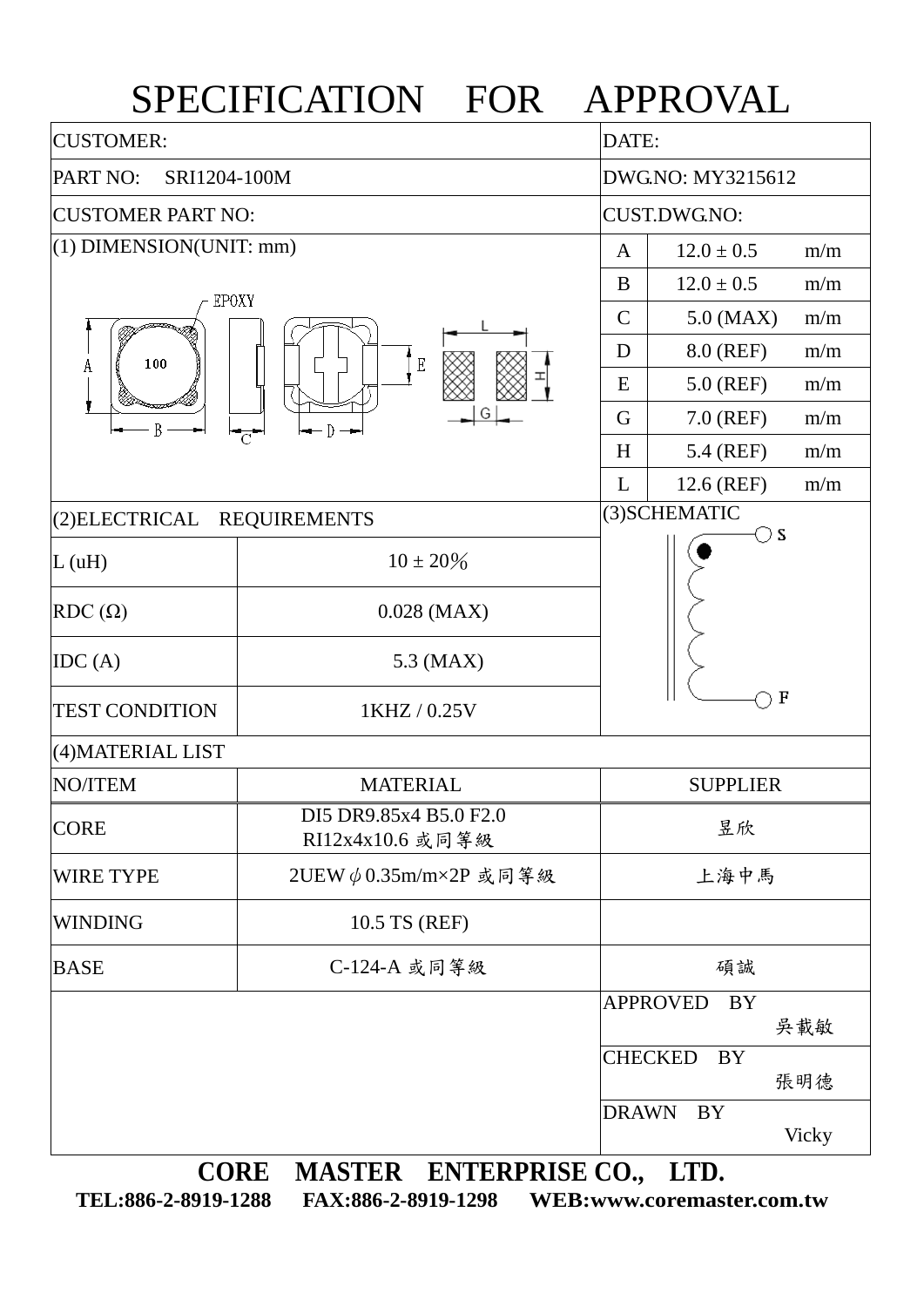| <b>CUSTOMER:</b>             |                                                                  |                          |                                             | DATE:             |                 |                  |       |  |  |
|------------------------------|------------------------------------------------------------------|--------------------------|---------------------------------------------|-------------------|-----------------|------------------|-------|--|--|
| PART NO:<br>SRI1204-100M     |                                                                  |                          |                                             | DWG.NO: MY3215612 |                 |                  |       |  |  |
| <b>CUSTOMER PART NO:</b>     |                                                                  |                          | <b>CUST.DWG.NO:</b><br>DIMENSION (UNIT: mm) |                   |                 |                  |       |  |  |
| TEST CONDITION: 1KHZ / 0.25V |                                                                  |                          |                                             |                   |                 |                  |       |  |  |
| <b>ITEM</b>                  | L<br>(uH)                                                        | <b>RDC</b><br>$(\Omega)$ | <b>IDC</b><br>(A)                           | A                 | B               | $\mathsf{C}$     |       |  |  |
| <b>SPEC</b>                  | 10<br>± 20%                                                      | 0.028<br>(MAX)           | 5.3<br>(MAX)                                | 12.0<br>± 0.5     | 12.0<br>± 0.5   | 5.0<br>(MAX)     |       |  |  |
| $\mathbf{1}$                 | 9.47                                                             | 0.026                    | OK                                          | 12.04             | 12.04           | 4.58             |       |  |  |
| $\overline{2}$               | 9.48                                                             | 0.025                    | OK                                          | 12.09             | 12.06           | 4.60             |       |  |  |
| $\overline{3}$               | 9.22                                                             | 0.024                    | OK                                          | 12.03             | 12.05           | 4.59             |       |  |  |
| $\overline{4}$               | 9.54                                                             | 0.023                    | OK                                          | 12.00             | 12.10           | 4.56             |       |  |  |
| 5                            | 9.58                                                             | 0.023                    | OK                                          | 12.03             | 12.05           | 4.55             |       |  |  |
| 6                            | 9.47                                                             | 0.026                    | OK                                          | 12.04             | 12.04           | 4.58             |       |  |  |
| $\overline{\mathcal{L}}$     | 9.48                                                             | 0.025                    | OK                                          | 12.09             | 12.06           | 4.60             |       |  |  |
| 8                            | 9.22                                                             | 0.024                    | OK                                          | 12.03             | 12.05           | 4.59             |       |  |  |
| 9                            | 9.54                                                             | 0.023                    | OK                                          | 12.00             | 12.10           | 4.56             |       |  |  |
| 10                           | 9.58                                                             | 0.023                    | OK                                          | 12.03             | 12.05           | 4.55             |       |  |  |
| $\bar{\mathbf{X}}$           | 9.46                                                             | 0.024                    |                                             | 12.04             | 12.06           | 4.58             |       |  |  |
| $\mathbf R$                  | 0.36                                                             | 0.003                    |                                             | 0.09              | 0.06            | 0.05             |       |  |  |
| <b>TEST</b><br>$VR-131$      | <b>INSTRUMENTS</b><br>HIOKI3532-50 LCR METER<br><b>RDC METER</b> |                          |                                             |                   | <b>APPROVED</b> | <b>BY</b><br>吳載敏 |       |  |  |
|                              | VR116+VR7220 BA/S CURRENT                                        |                          |                                             |                   | <b>CHECKED</b>  | <b>BY</b><br>張明德 |       |  |  |
|                              |                                                                  |                          |                                             |                   | <b>DRAWN</b>    | <b>BY</b>        | Vicky |  |  |

**TEL:886-2-8919-1288 FAX:886-2-8919-1298 WEB:www.coremaster.com.tw**